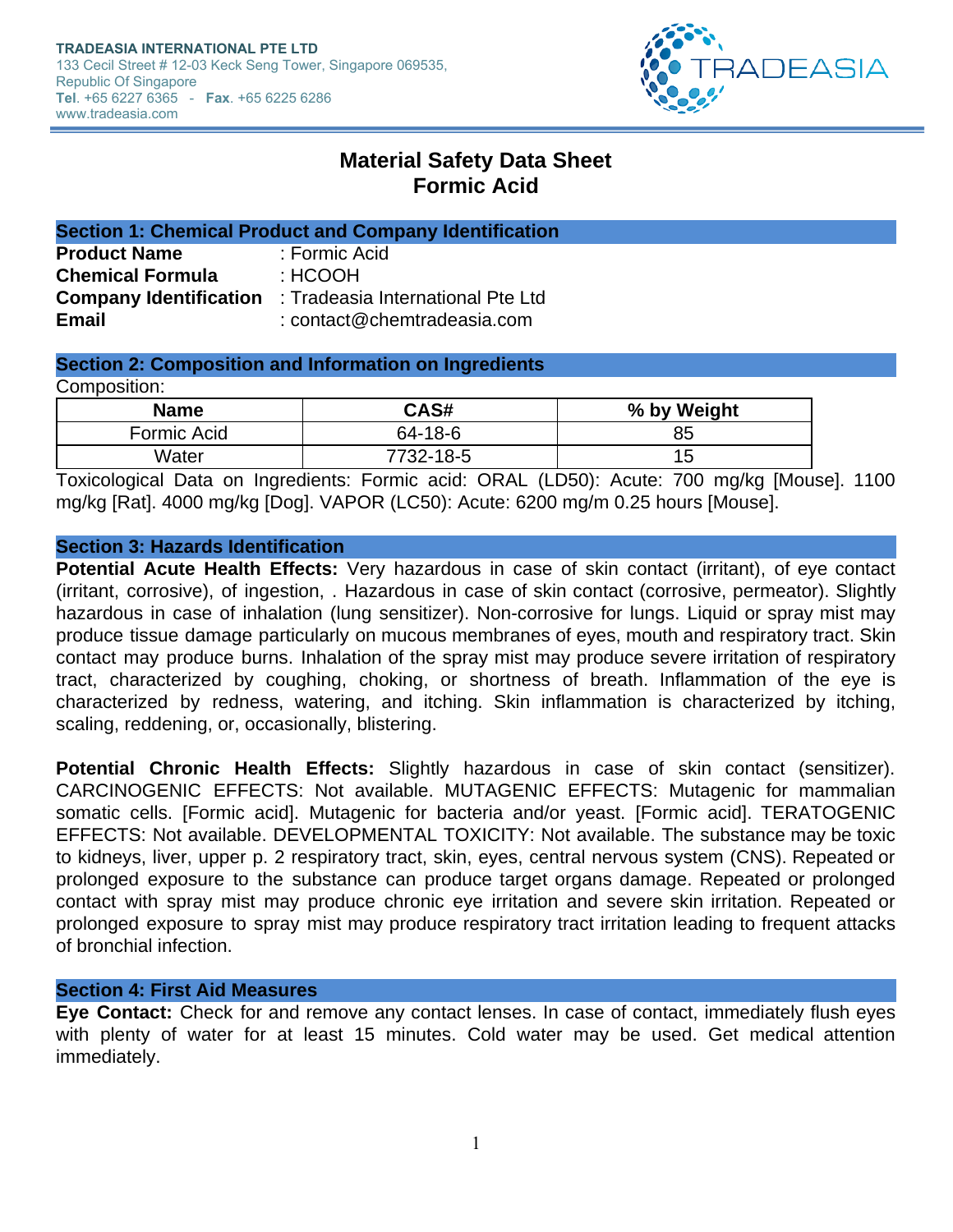

**Skin Contact:** In case of contact, immediately flush skin with plenty of water for at least 15 minutes while removing contaminated clothing and shoes. Cover the irritated skin with an emollient. Cold water may be used.Wash clothing before reuse. Thoroughly clean shoes before reuse. Get medical attention immediately.

**Serious Skin Contact:** Wash with a disinfectant soap and cover the contaminated skin with an anti-bacterial cream. Seek immediate medical attention.

**Inhalation:** If inhaled, remove to fresh air. If not breathing, give artificial respiration. If breathing is difficult, give oxygen. Get medical attention immediately.

**Serious Inhalation:** Evacuate the victim to a safe area as soon as possible. Loosen tight clothing such as a collar, tie, belt or waistband. If breathing is difficult, administer oxygen. If the victim is not breathing, perform mouth-to-mouth resuscitation. WARNING: It may be hazardous to the person providing aid to give mouth-to-mouth resuscitation when the inhaled material is toxic, infectious or corrosive. Seek medical attention.

**Ingestion:** Do NOT induce vomiting unless directed to do so by medical personnel. Never give anything by mouth to an unconscious person. If large quantities of this material are swallowed, call a physician immediately. Loosen tight clothing such as a collar, tie, belt or waistband.

**Serious Ingestion:** Not available

## **Section 5: Fire and Explosion Data**

**Flammability of the Product**: Combustible.

**Auto-Ignition Temperature**: The lowest known value is 539°C (1002.2°F) (Formic acid).

**Flash Points:** The lowest known value is OPEN CUP: 69°C (156.2°F). (Formic acid)

**Flammable Limits:** The greatest known range is LOWER: 18% UPPER: 57% (Formic acid)

**Products of Combustion:** These products are carbon oxides (CO, CO<sub>2</sub>).

**Fire Hazards in Presence of Various Substances:** Flammable in presence of open flames and sparks, of heat. Slightly flammable to flammable in presence of metals. Non-flammable in presence of shocks, of oxidizing materials, of reducing materials, of combustible materials, of organic materials, of acids, of alkalis, of moisture.

**Explosion Hazards in Presence of Various Substances:** Explosive in presence of oxidizing materials. Slightly explosive in presence of organic materials, of metals. Non-explosive in presence of open flames and sparks, of shocks.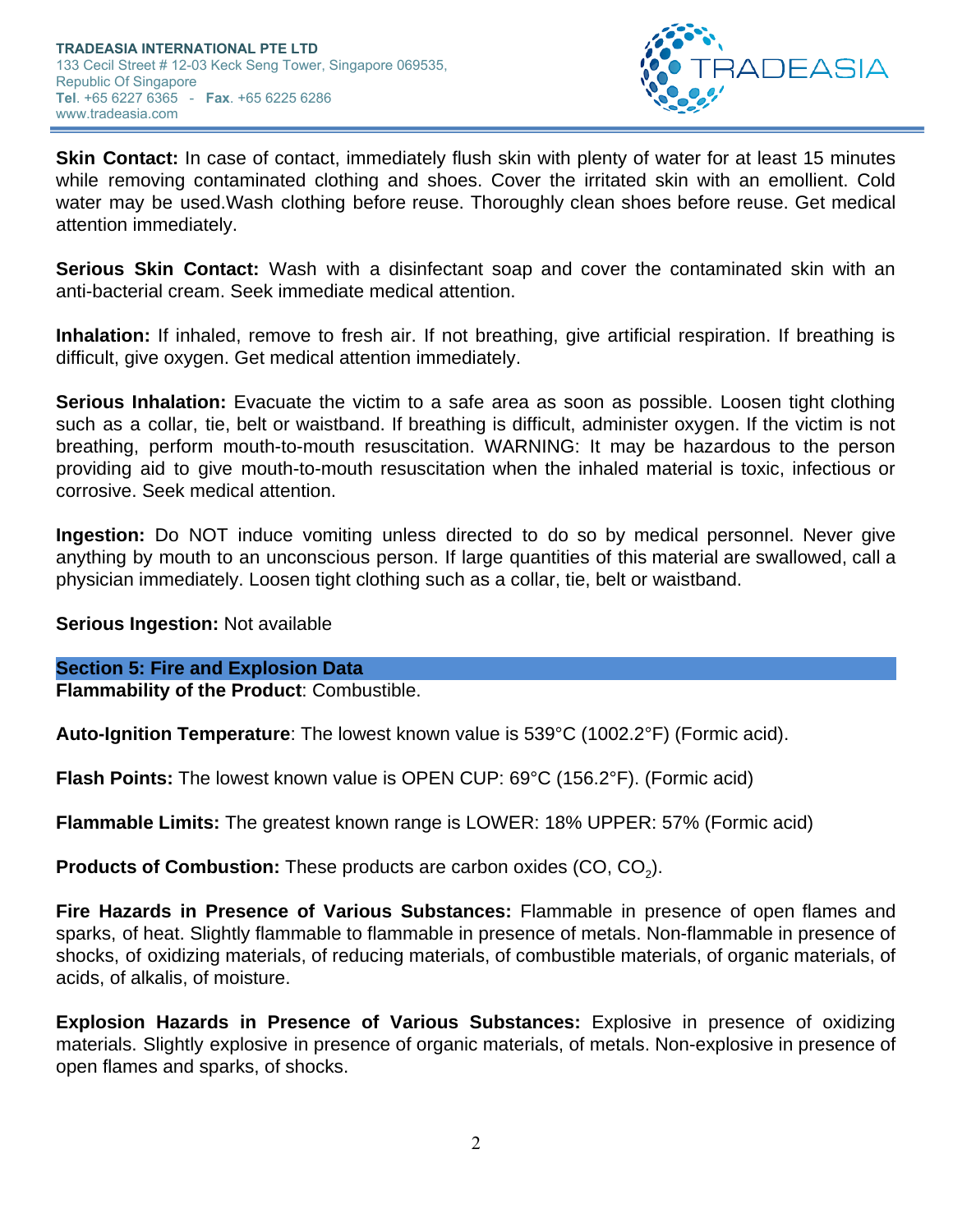

**Fire Fighting Media and Instructions:** SMALL FIRE: Use DRY chemical powder. LARGE FIRE: Use water spray, fog or foam. Do not use water jet.

**Special Remarks on Fire Hazards:** p. 3 Decomposes more rapidly under fire conditions, forming carbon monoxide. Aluminum reduces formic acid (itself a reductant) with incandescence. (Formic acid) Special Remarks on Explosion Hazards: Formic acid forms explosive reactions with the following: Furfuryl alcohol, Hydrogen Peroxide + organic matter; Nitromethane, P $_{2} \rm O_{5}$ , Thallic nitrate trihydrate + vanillin, and oxidizing agents Explosive decomposition of Formic Acid on clean nickel. (Formic acid)

## **Section 6: Accidental Release Measures**

**Small Spill:** Dilute with water and mop up, or absorb with an inert dry material and place in an appropriate waste disposal container. If necessary: Neutralize the residue with a dilute solution of sodium carbonate.

**Large Spill:** Combustible material. Corrosive liquid. Keep away from heat. Keep away from sources of ignition. Stop leak if without risk. Absorb with DRY earth, sand or other non-combustible material. Do not get water inside container. Do not touch spilled material. Use water spray curtain to divert vapor drift. Prevent entry into sewers, basements or confined areas; dike if needed. Call for assistance on disposal. Neutralize the residue with a dilute solution of sodium carbonate. Be careful that the product is not present at a concentration level above TLV. Check TLV on the MSDS and with local authorities.

## **Section 7: Handling and Storage**

**Precautions:** Keep locked up. Keep container dry. Keep away from heat. Keep away from sources of ignition. Ground all equipment containing material. Do not ingest. Do not breathe gas/fumes/ vapor/spray. Never add water to this product. In case of insufficient ventilation, wear suitable respiratory equipment. If ingested, seek medical advice immediately and show the container or the label. Avoid contact with skin and eyes. Keep away from incompatibles such as oxidizing agents, organic materials, acids, alkalis.

**Storage:** Keep container in a cool, well-ventilated area. Keep container tightly closed and sealed until ready for use. Avoid all possible sources of ignition (spark or flame).

## **Section 8: Exposure Controls/Personal Protection**

**Engineering Controls:** Provide exhaust ventilation or other engineering controls to keep the airborne concentrations of vapors below their respective threshold limit value. Ensure that eyewash stations and safety showers are proximal to the workstation location.

**Personal Protection:** Face shield. Full suit. Vapor respirator. Be sure to use an approved/certified respirator or equivalent. Gloves. Boots.

**Personal Protection in Case of a Large Spill:** Splash goggles. Full suit. Vapor respirator. Boots. Gloves. A self contained breathing apparatus should be used to avoid inhalation of the product.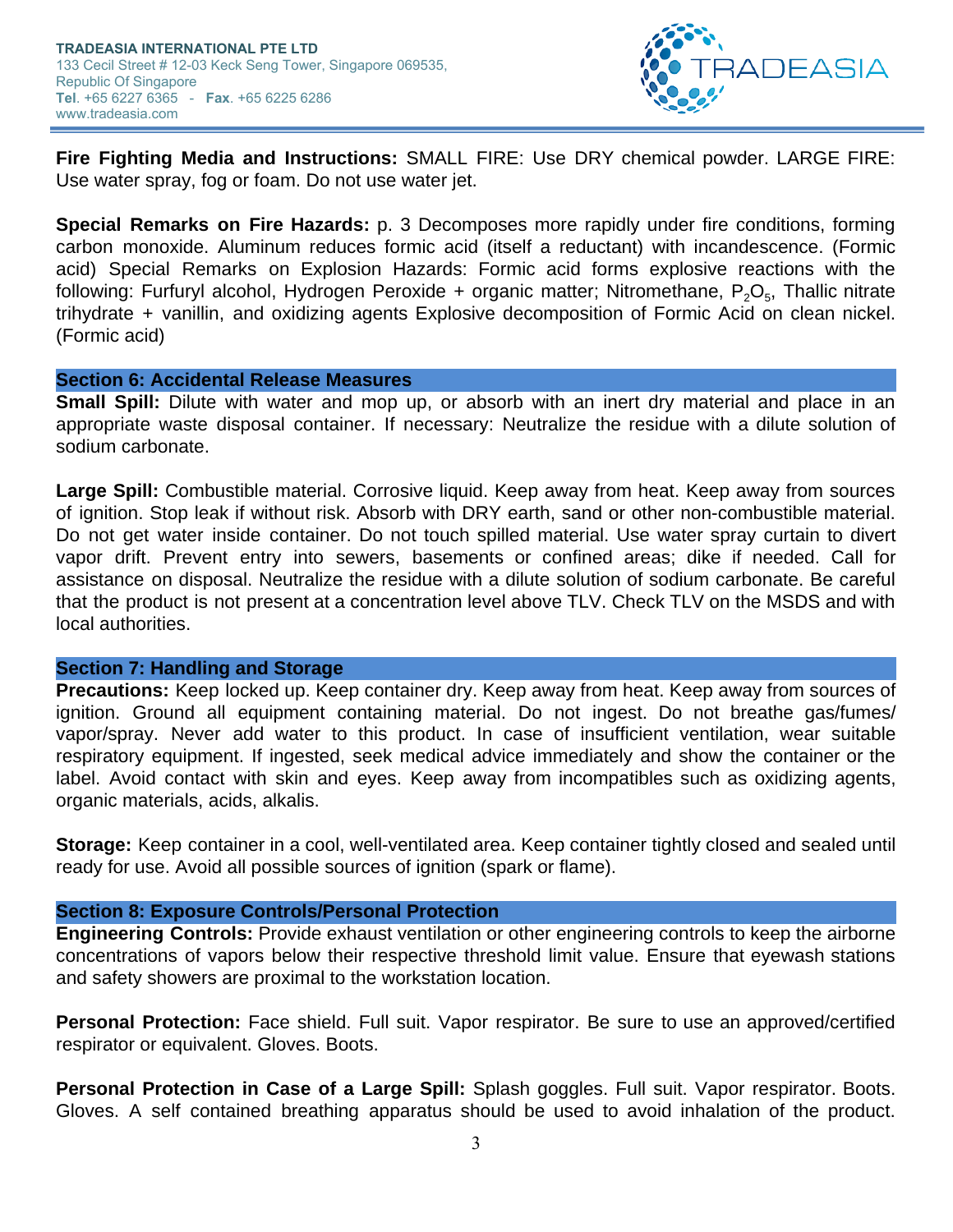

Suggested protective clothing might not be sufficient; consult a specialist BEFORE handling this product.

**Exposure Limits:** Formic acid TWA: 5 STEL: 10 (ppm) from ACGIH (TLV) [United States] [1999] TWA: 9 (mg/m3) from NIOSH TWA: 5 (ppm) from NIOSH TWA: 9 (mg/m3) from OSHA (PEL) [United States] TWA: 5 (ppm) from OSHA (PEL) [United States] TWA: 5 (ppm) [United Kingdom (UK)] TWA: 9.3 (mg/m3) [United Kingdom (UK)]3 Consult local authorities for acceptable exposure limits.

| <b>Section 9: Physical and Chemical Properties</b> |                                                                                          |  |
|----------------------------------------------------|------------------------------------------------------------------------------------------|--|
| <b>Physical state and appearance : Liquid</b>      |                                                                                          |  |
| Odor                                               | : Pungent. Penetrating. Benzaldehyde-like                                                |  |
| <b>Taste</b>                                       | : Sour                                                                                   |  |
| <b>Molecular Weight</b>                            | : 46.025 g/mole                                                                          |  |
| Color                                              | : Clear, Colorless                                                                       |  |
| pH (1% soln./water)                                | : Acidic                                                                                 |  |
| <b>Boiling Point</b>                               | : The lowest known value is $100^{\circ}$ C (212 $^{\circ}$ F) (Water). Weighted         |  |
|                                                    | average: 100.67°C (213.2°F)                                                              |  |
| <b>Melting Point</b>                               | : May start to solidify at $8.4^{\circ}$ C (47.1 $^{\circ}$ F) based on data for: Formic |  |
|                                                    | acid.                                                                                    |  |
| <b>Critical Temperature</b>                        | : Not available.                                                                         |  |
| <b>Specific Gravity</b>                            | : Weighted average: $1.21$ (Water = 1)                                                   |  |
| <b>Vapor Pressure</b>                              | : The highest known value is 4.7 kPa ( $@$ 20 $°C$ ) (Formic acid).                      |  |
|                                                    | Weighted average: 4.6 kPa ( $@$ 20 $°C$ )                                                |  |
| <b>Vapor Density</b>                               | : The highest known value is $1.59$ (Air = 1) (Formic acid). Weighted                    |  |
|                                                    | average: $1.55$ (Air = 1)                                                                |  |
| <b>Volatility</b>                                  | : Not available.                                                                         |  |
| <b>Odor Threshold</b>                              | : The highest known value is 0.625 ppm (Formic acid)                                     |  |
| <b>Water/Oil Dist. Coeff.</b>                      | : Not available.                                                                         |  |
| <b>Ionicity (in Water)</b>                         | : Not available.                                                                         |  |
| <b>Dispersion Properties</b>                       | : See solubility in water, diethyl ether, acetone                                        |  |
| <b>Solubility</b>                                  | : Easily soluble in acetone. Soluble in cold water, hot water, diethyl<br>ether.         |  |

## **Section 10: Stability and Reactivity Data**

**Stability:** The product is stable.

**Instability Temperature**: Not available.

**Conditions of Instability**: Heat, ignition sources, incompatible materials

**Incompatibility with various substances**: Highly reactive with oxidizing agents. Reactive with organic materials, metals, acids, alkalis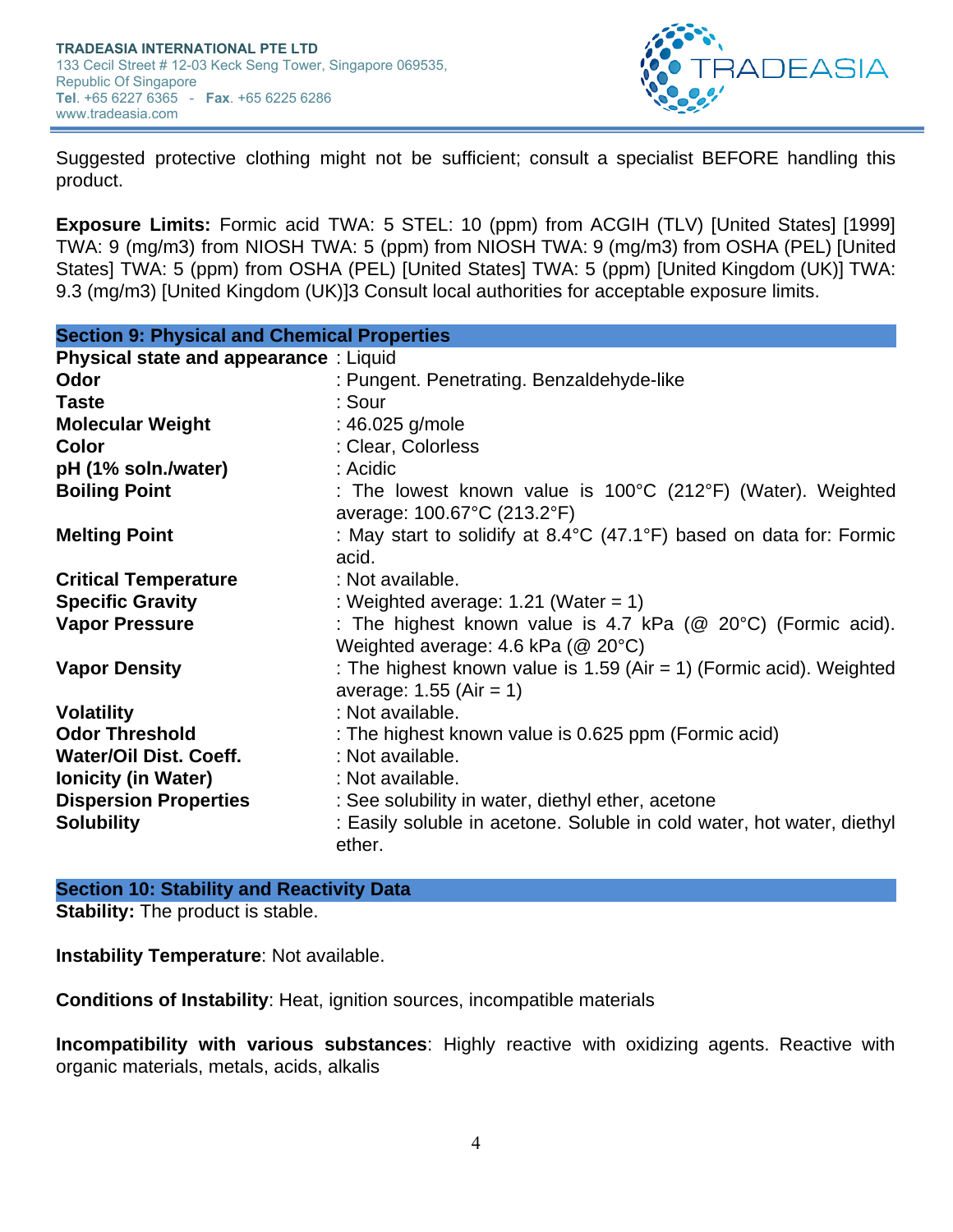

**Corrosivity**: Highly corrosive in presence of copper. Corrosive in presence of stainless steel(304). Non-corrosive in presence of glass, of aluminum, of stainless steel(316).

**Special Remarks on Reactivity**: Formic acid is a strong reducing agent. Decomposes slowly during storage! Vent Container At Least Monthly. Formic acid may react with alkalies and oxidizing materials such as peroxides, nitric acid, and chromic acid. It is also incompatible with concentrated Sulfuric Acid, Nitromethane, finely powdered metals, permanganates, strong bases, oxidizing agents. (Formic acid)

**Special Remarks on Corrosivity**: Corrosive to metals

**Polymerization**: Will not occur.

## **Section 11: Toxicological Information**

**Routes of Entry**: Absorbed through skin. Dermal contact. Eye contact. Inhalation. Ingestion

**Toxicity to Animals**: Acute oral toxicity (LD50): 729 mg/kg (Mouse) (Calculated value for the mixture)

**Chronic Effects on Humans**: MUTAGENIC EFFECTS: Mutagenic for mammalian somatic cells. [Formic acid]. Mutagenic for bacteria and/or yeast. [Formic acid]. May cause damage to the following organs: kidneys, liver, upper respiratory tract, skin, eyes, central nervous system (CNS).

**Other Toxic Effects on Humans**: Extremely hazardous in case of inhalation (lung corrosive). Very hazardous in case of skin contact (irritant), of eye contact (corrosive), of ingestion, . Hazardous in case of skin contact (corrosive, permeator).

## **Special Remarks on Toxicity to Animals**: Not available.

**Special Remarks on Chronic Effects on Humans**: May affect genetic material (mutagenic)

**Special Remarks on other Toxic Effects on Humans**: Acute Potential Health Effects: Skin: Corrosive. Causes skin irritation and burns . Absorbed through the skin. May cause erythema and blistering. Eyes: Corrosive. Causes eye irritation and burns. Lachrymator. May cause corneal edema, ulceration and scarring. Vapors may cause itching, burning and swelling of the eyes. Inhalation: Affects respiration and causes respiratory tract irritation and burns. Vapors may affect behavior (brain) and sense organs and cause dizziness, and nausea. May also affect the urinary system and liver Ingestion: May be harmful if swallowed. Causes digestive tract irritation and burns with abdominal pain, vomiting, and possible death. May product corrosive ulceration and bleeding, and necrosis of the gastrointestinal tract. May also affect the cardiovascular system, urinary system, blood, behavior, and metabolism. Chronic Potential Health Effects: Prolonged or repeated skin contact may cause dermatitis. Mah cause liver and kidney damage. Effects may be delayed. Laboratory experiments have resulted in mutagenic effects.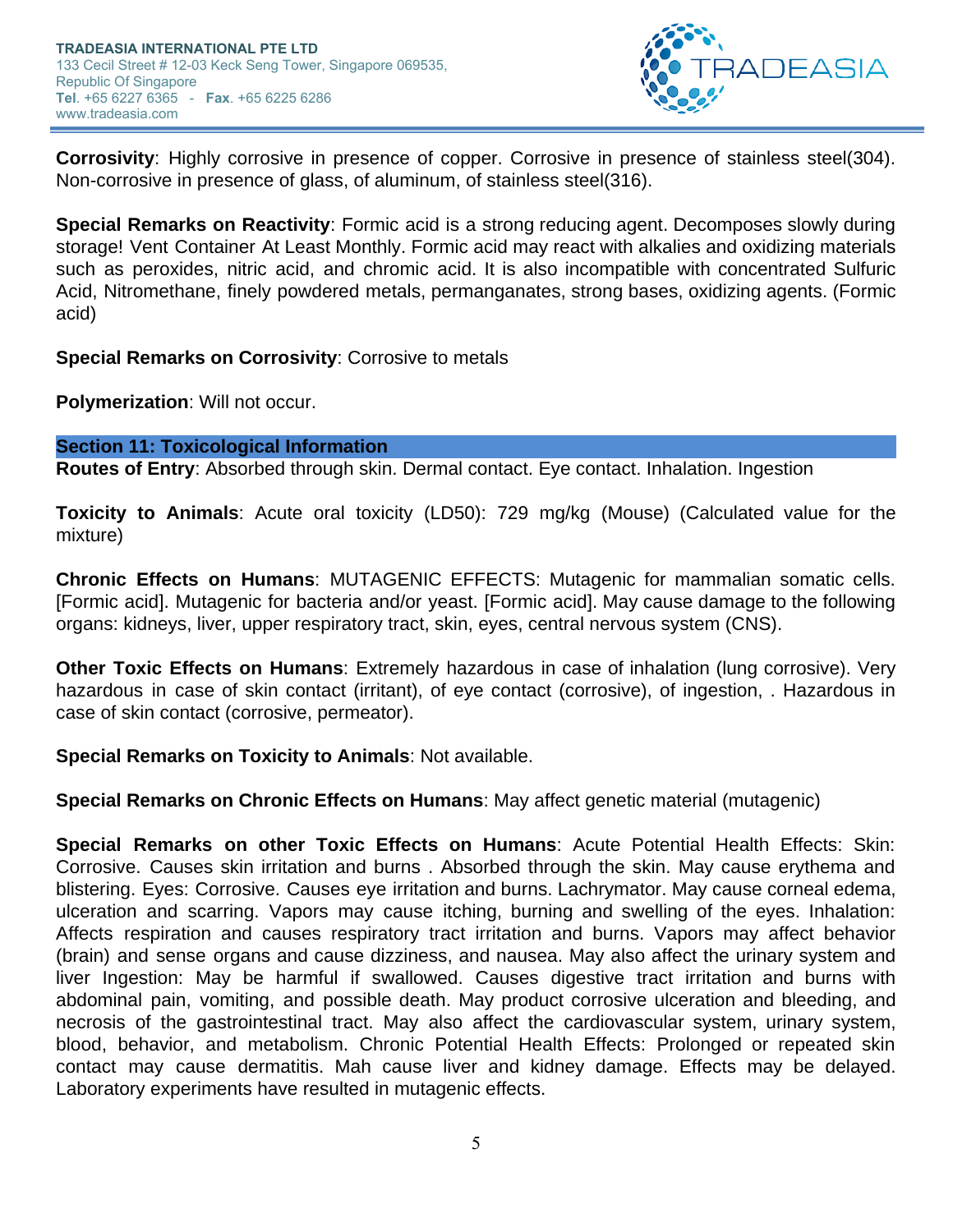

# **Section 12: Ecological Information**

**Ecotoxicity:** Not available.

**BOD5 and COD**: Not available.

**Products of Biodegradation:** Possibly hazardous short term degradation products are not likely. However, long term degradation products may arise.

**Toxicity of the Products of Biodegradation**: The products of degradation are less toxic than the product itself.

**Special Remarks on the Products of Biodegradation**: Not available.

#### **Section 13: Disposal Considerations**

**Waste Disposal:** Waste must be disposed of in accordance with federal, state and local environmental control regulations.

#### **Section 14: Transport Information**

**DOT Classification: Class 8: Corrosive material** 

**Identification:** Formic acid (Formic acid) UNNA: 1779 PG: II

**Special Provisions for Transport**: Not available.

## **Section 15: Other Regulatory Information**

**Federal and State Regulations:** New York release reporting list: Formic acid Rhode Island RTK hazardous substances: Formic acid Pennsylvania RTK: Formic acid Florida: Formic acid Minnesota: Formic acid Massachusetts RTK: Formic acid New Jersey: Formic acid TSCA 8(b) p. 6 inventory: Formic acid; Water SARA 313 toxic chemical notification and release reporting: Formic acid CERCLA: Hazardous substances.: Formic acid: 5000 lbs. (2268 kg);

**Other Regulations:** OSHA: Hazardous by definition of Hazard Communication Standard (29 CFR 1910.1200)

# **Other Classifications:**

## **WHMIS (Canada):**

CLASS B-3: Combustible liquid with a flash point between 37.8°C (100°F) and 93.3°C (200°F). CLASS E: Corrosive liquid.

**DSCL (EEC):** Not available.

**HMIS (U.S.A.): Health Hazard:** 3